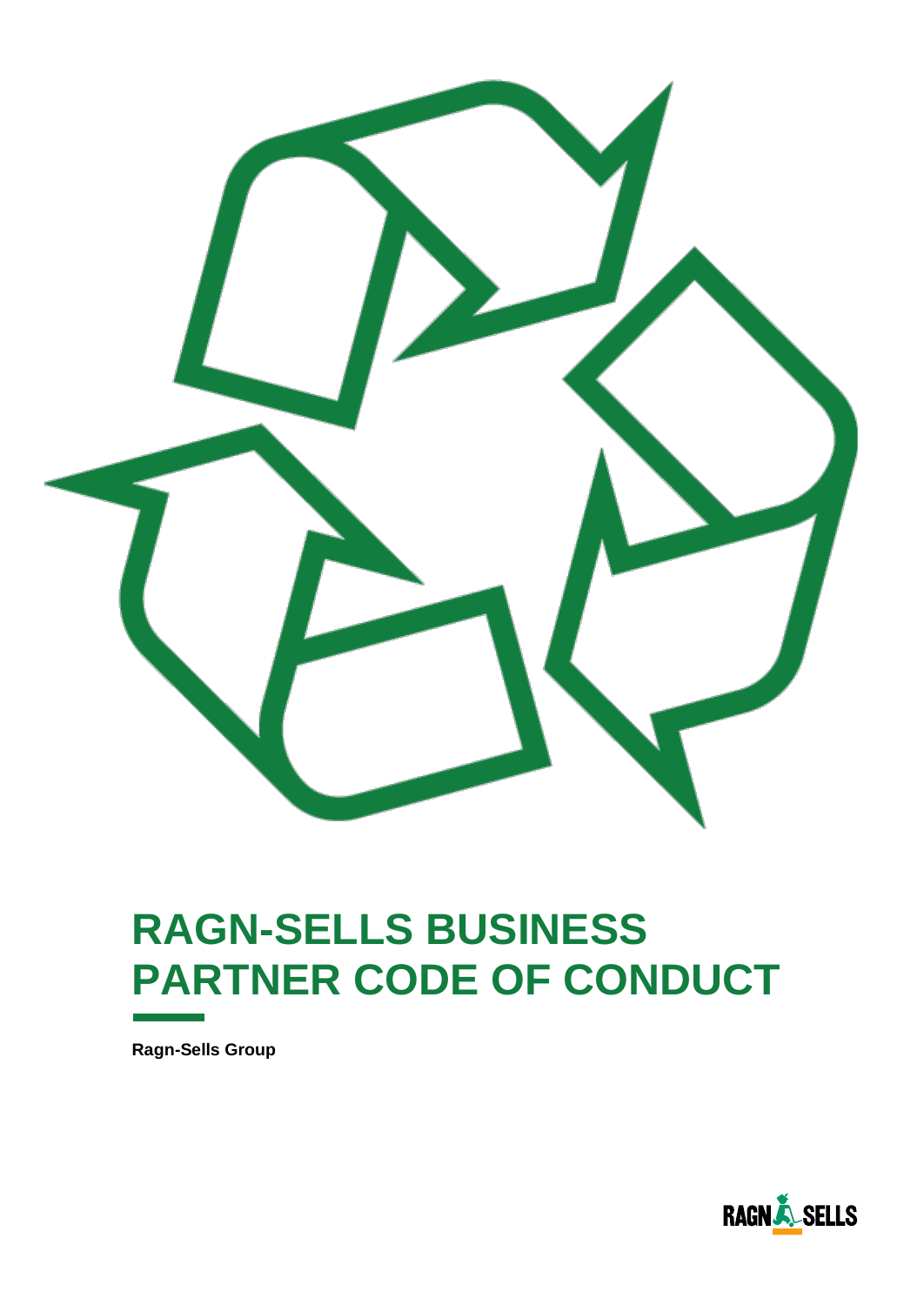

The Ragn-Sells Group is committed to conduct its business and pursuing its interests in a legal and ethical manner, including a responsible and sustainable supply chain.

Illegal or inappropriate actions or behaviour by the Group or any person associated with the Group threaten to undermine the entire Group's reputation and integrity and will not be tolerated.

This Business Partner Code of Conduct defines the basic requirements placed on Ragn-Sells' suppliers, third party intermediaries and other business partners ("**Business Partners**") concerning their responsibilities towards their stakeholders. Such Business Partners shall address any violations of this Code of Conduct that have come to their knowledge and take appropriate actions.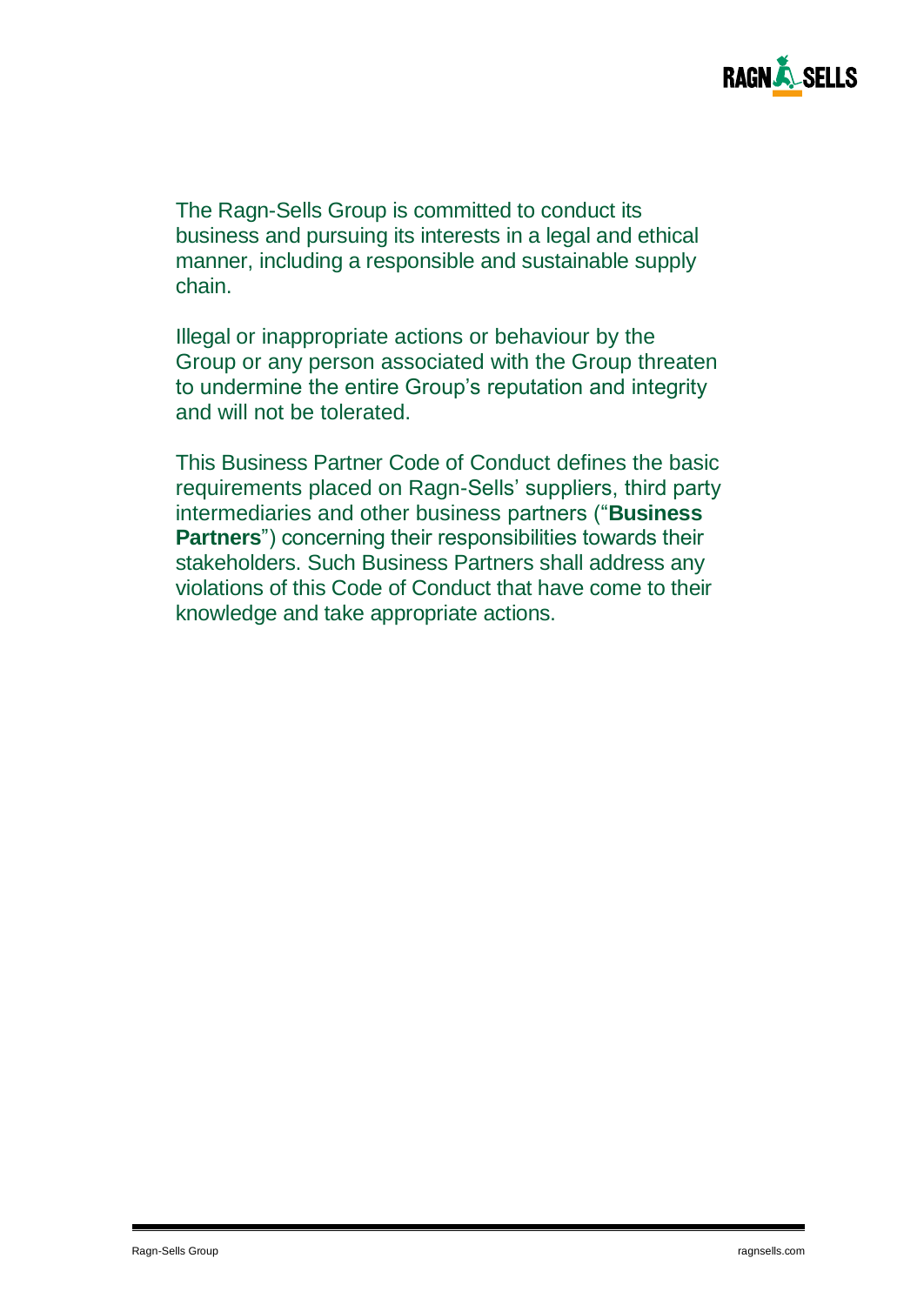

# **SCOPE OF APPLICATION**

This Code of Conduct defines the basic requirements placed on Ragn-Sells' Business Partners concerning their responsibilities towards their stakeholders, in all markets and at all times.

### **THE BUSINESS PARTNER UNDERTAKES HEREWITH:**

### **LEGAL COMPLIANCE**

To comply in all respects with all applicable laws and regulations in all locations where business is conducted including, but not limited to, the following:

- To comply with all applicable anti-corruption, antitrust and competition laws
- To fulfil all applicable legal requirements related to operational health and safety
- To fulfil all applicable environmental requirements defined in laws, regulations or environmental permits
- To ensure legal compliance with respect to export of waste and materials including, but not limited to, traceability and valid certificates.

### **BUSINESS ETHICS**

To conduct business in compliance with all applicable national and international laws and regulations and adhere to internationally agreed standards of business ethics, including, but not limited to, the following:

#### **Fair competition and anti-trust**

To comply with all applicable anti-trust and competition legislation and not to abuse a dominant market position or participate in price fixing, market or customer allocation, market sharing or bid rigging with competitors or any other form of inappropriate activity.

#### **Anti-corruption**

Not to tolerate, and not to engage in, directly or indirectly, any form of corruption or bribery and not to grant, offer or promise anything of value to a public official, anyone who exercises public authority or decides on public procurement or to a counterparty in the private sector to influence official action or obtain an improper advantage. To adapt an adequate process to prevent bribes, corruption and conflict of interest.

#### **Conflict of interest**

To avoid conflicts of interest that may adversely influence business relationships.

To disclose to Ragn-Sells if any Ragn-Sells employee has a personal or financial interest in, or economic ties to, its own business.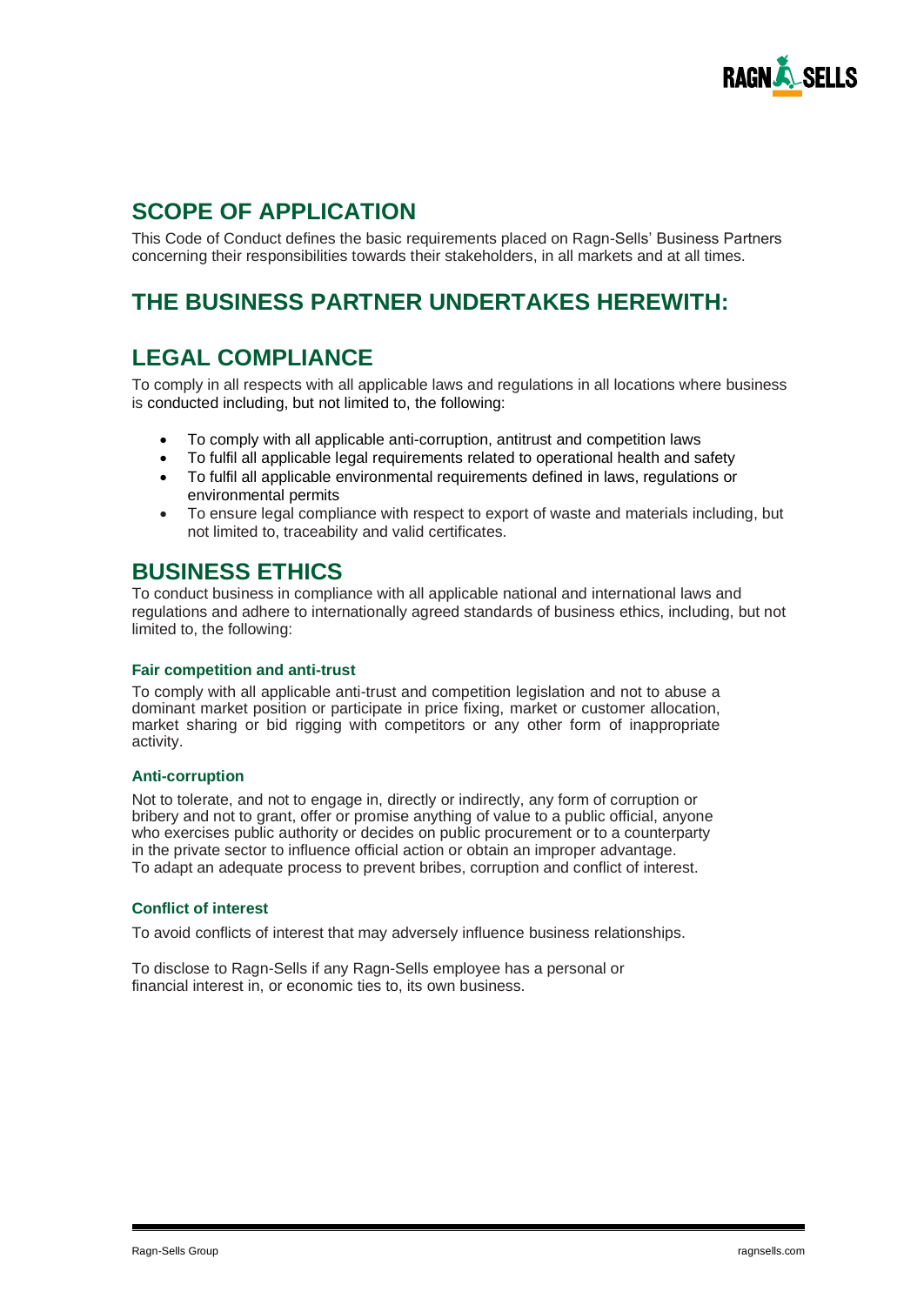

### **HUMAN RIGHTS AND LABOUR RIGHTS**

To support and respect fundamental human rights as set down in for example the United Nations' Universal Declaration of Human Rights and to recognize responsibility to observe these rights when conducting business.

#### **Child labour and forced labour**

To not use, or benefit from, forced labour or employ, or benefit from the employment of, any person below the age of 15 or below the legal minimum age if higher than 15.

#### **Working conditions**

To ensure that normal working hours and overtime working hours are within the limits permitted by applicable laws and regulations or agreed to in relevant collective agreements.

To pay employees at least a wage and applicable overtime compensation as defined by national laws or any applicable collective agreement.

To recognize employees' right to organize and belong to a union and bargain collectively in accordance with local laws and principles.

#### **Health & Safety**

To provide all employees with a safe and healthy working environment to prevent accidents, in accordance with applicable laws and industry standard.

To offer employees access to adequate health and safety training.

To have health and safety policies in place, including standards designed to reduce workrelated injury and illness, and promote the general health of employees.

To record, report and investigate all significant health and safety incidents.

#### **Non-discrimination**

To promote equal opportunities for, and treatment of, its employees irrespective of ethnicity, nationality, religion, sex, age, sexual preferences or other distinguishing characteristics.

To refuse to tolerate any unacceptable treatment of employees, such as violence or harassment of any kind, or discrimination in the work environment.

### **ENVIRONMENT**

To obtain and maintain all required permits and licenses relevant for its business and comply with the operational and reporting requirements of such permits and licenses.

To manage operations responsibly in relation to environmental risks and impacts and to adopt a precautionary approach. Resources such as water and energy should be used efficiently and impacts on biodiversity as well as ecosystem services should be minimized.

To endeavor to reduce emissions as a result of business activities and use efficient technologies which aim to reduce the environmental impact.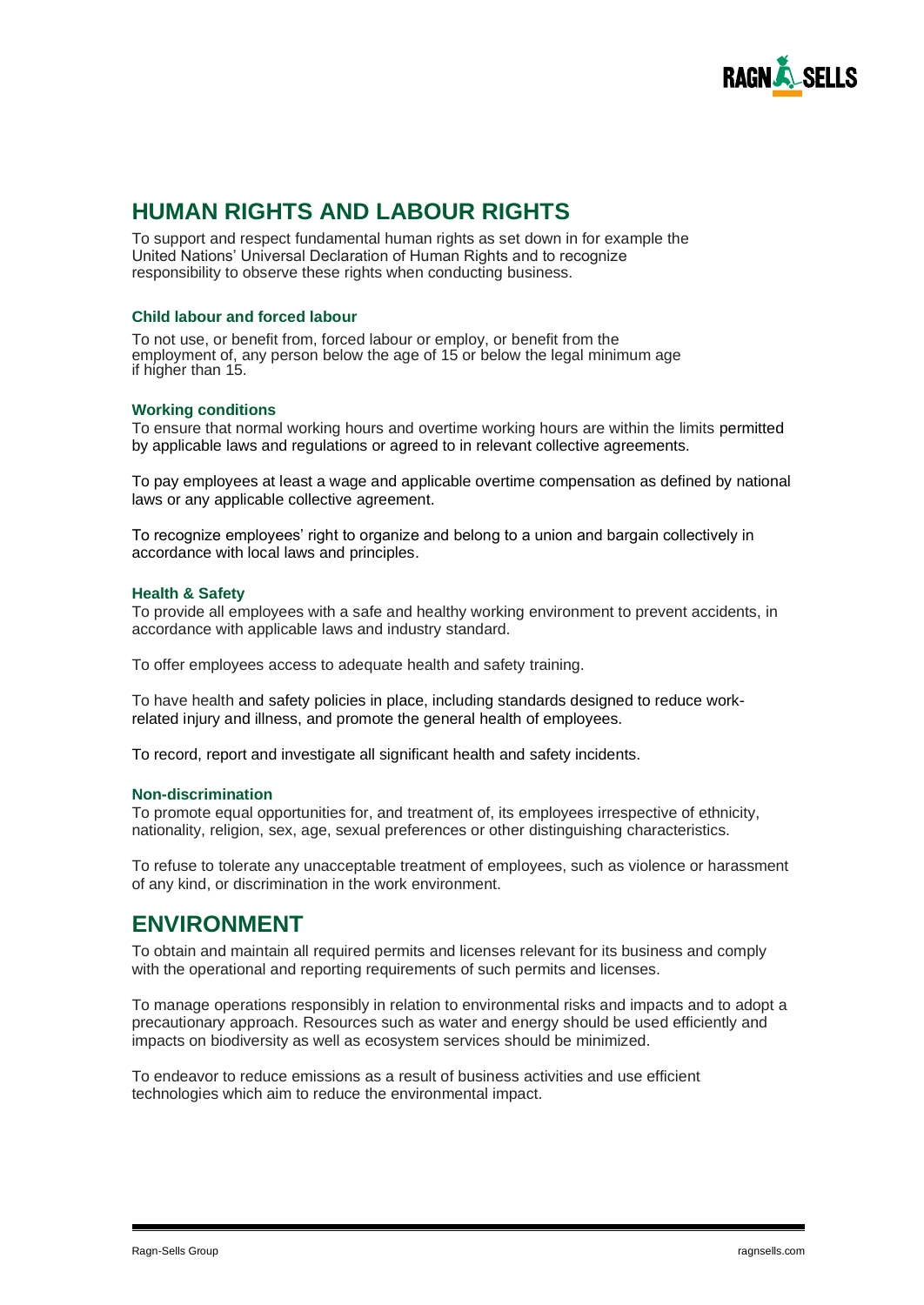

## **EXPORT OF WASTE**

When receiving waste, it is important to handle it in an ethical way, respecting national and international environmental laws and standards, human health and the environment.

When exporting waste, to do this in a responsible manner, especially when waste is shipped to countries outside OECD.

In addition to the principles laid down in this Code of Conduct, and the fundamental principles set out above, it is of uttermost importance that the following requirements are adhered to (by receivers of waste and others concerned):

- To support and respect fundamental human rights set down in the United Nations´ Universal Declaration of Human Rights.
- Not to, directly or indirectly, use child labour or do business with any legal entity or individual that does not observe the guidelines set down by the International Labour Organization (ILO) for child and youth work.
- To manage waste handling and waste treatment operations responsibly in relation to environmental risks and impacts. All parties shall endeavor to minimize the environmental impact at every stage of the transport and treatment process.
- To ensure/prove that the waste receiver has sufficient knowledge of how the waste can, directly or indirectly, affect the environment and that the receiver complies with all relevant laws and regulations.
- To ensure waste traceability. Whenever delivering waste to another party, to secure Ragn-Sells' right to request and receive documentary evidence, including final recovery certificate.

### **GENERAL REQUIREMENTS**

To have a systematic approach in place to ensure adherence to relevant laws and regulations as well as this Code of Conduct or its own equivalent Code of Conduct, whichever is stricter.

#### **Transparency and audit rights**

To transparently disclose details of its corporate structure, business activities, financial situation and performance upon request and in accordance with applicable laws and regulations.

To entitle Ragn-Sells, or an independent third party auditor appointed by Ragn-Sells, to take measures necessary to verify compliance with this Code of Conduct, and in connection therewith assist and make available all information necessary and to allow for, and contribute to, such audits, including on-site inspections, conducted to ensure compliance hereof.

To immediately address violation of this Code of Conduct.

Concerns may be reported confidentially to:

Head of Group Function Sustainability Ragn-Sellsföretagen AB P.O. Box 952 SE-191 29 Sollentuna, Sweden